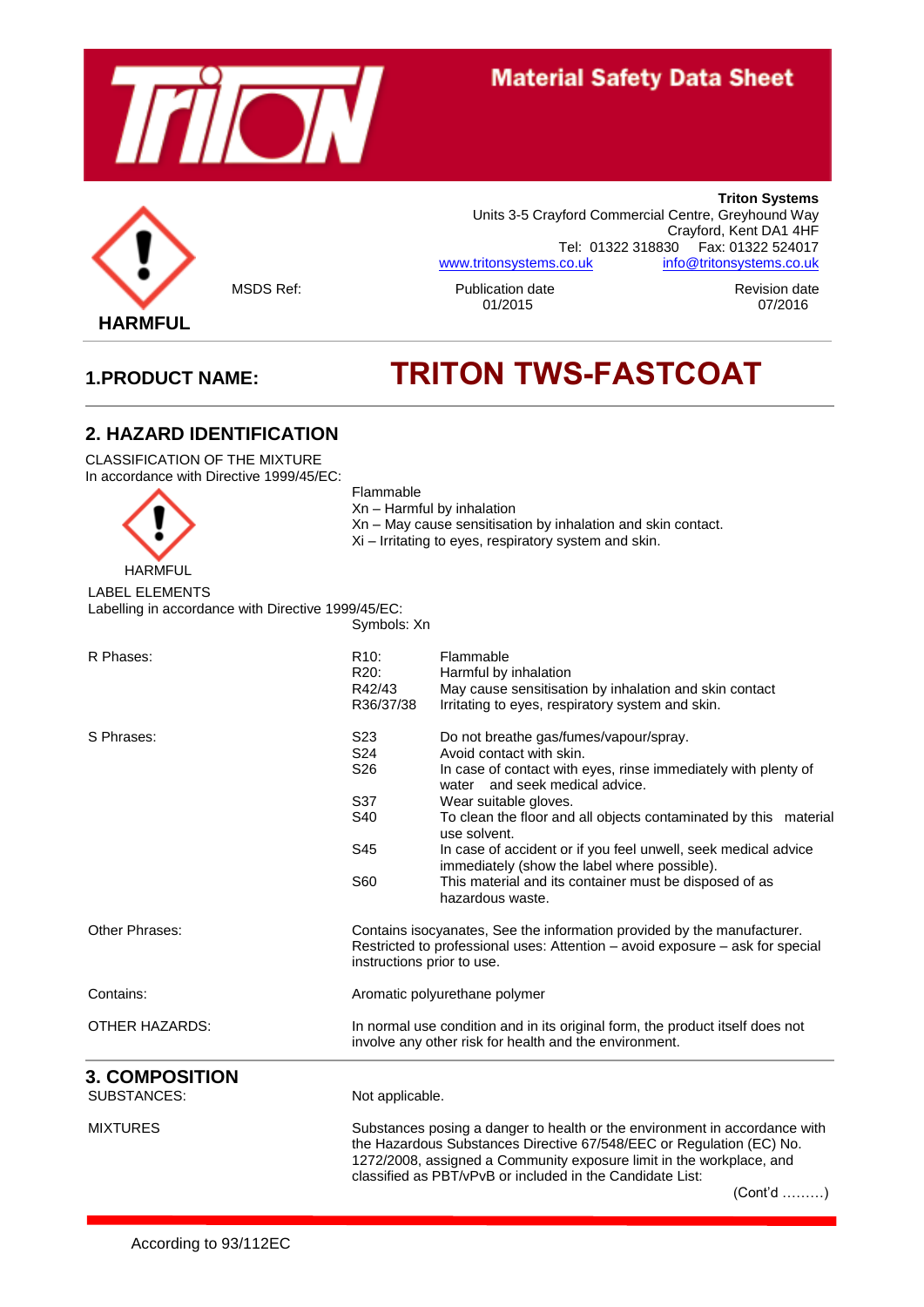

## **4. COMPOSITION (………Cont'd)**

| <b>Identifiers</b>                                                                                            | <b>Name</b>                              | Concentrate   | (*) Classification<br><b>Regulation (EC)</b><br>No 1272/2008                                          | (*) Classification<br><b>Directive</b><br>67/548/CEE         |
|---------------------------------------------------------------------------------------------------------------|------------------------------------------|---------------|-------------------------------------------------------------------------------------------------------|--------------------------------------------------------------|
| Index No: 601-023-00-4<br>CAS No: 100-41-4<br>EC No: 202-849-4<br>Registration No: 01-<br>2119489370-35-XXXX  | [1] ethylbenzene                         | $0 - 25%$     | Acute Tox, 4 *.<br>$H332 - Flam.$ Liq.<br>2, H <sub>225</sub>                                         | F Xn<br>R <sub>11</sub> R <sub>20</sub>                      |
| Index No: 607-195-00-7<br>CAS No: 108-65-6<br>EC No: 203-603-9<br>Registration No: 01-<br>2119475791-29-XXXX  | $[1]$ 2-methoxy-1<br>Methylethyl acetate | $2.5 - 10%$   | Flam. Lig. 3,<br>H <sub>226</sub>                                                                     | R <sub>10</sub>                                              |
| Index No: 601-022-00-9<br>CAS No: 1330-20-7<br>EC No: 215-535-7<br>Registration No: 01-<br>2119488216-32-XXXX | [1] xylene (Mixture of<br>(somers)       | $2.5 - 12.5%$ | Acute Tox. 4 *.<br>$H312 - Acute$<br>Tox. 4 *, H332<br>Flam. Lig. 3,<br>H226 - Skin Irrit.<br>2, H315 | Xn Xi<br>R <sub>10</sub> R <sub>20</sub> /21 R <sub>38</sub> |
| CAS No: 96328-90-4<br>EC No: 692-819-0                                                                        | Aromatic polyurethane<br>Polymer         | $25 - 75%$    | Resp. Sens. 1,<br>H334 - Skin Sens.<br>1, H317                                                        | Xi Xn<br>R36/37/38 R20<br>R42/43                             |

*(\*) The complete text of the R & H phrases is given in section 16 of this Safety Data Sheet,.*

*\*,\*\*\* See Regulation (EC) No. 1272/2008, Annex VI, section 1.2.*

*[1] Substance with a Community workplace exposure limit (see section 8.1).*

## **4. FIRST AID**

#### DESCRIPTION OF FIRST AID MEASURES:

In case of doubt or when symptoms of feeling unwell persist, get medical attention. Never administer anything orally to person who are unconscious.

#### INHALATION:

Take the victim into open air; keep them warm and calm. If breathing is irregular or stops, perform artificial respiration. Do not administer anything orally. If unconscious, place them in a suitable position and seek medical assistance.

#### EYE CONTACT:

If wearing contact lenses, remove them. Wash eyes with plenty of clean and cool water for at least 10 minutes while pulling eyelids up, and seek medical assistance.

#### SKIN CONTACT:

Remove contaminated clothing. Wash skin vigorously with water and soap or a suitable skin cleaner. NEVER use solvents or thinners.

INGESTION:

If accidently ingested, seek immediate medical attention. Keep calm. NEVER induce vomiting.

MOST IMPORTANT SYMPTOMS AND EFFECTS, BOTH ACUTE AND DELAYED Harmful Product, prolonged exposure due to inhalation may cause anaesthetic effects and the need for immediate medical assistance.

INDICATION OF ANY IMMEDIATE MEDICAL ATTENTION AND SPECIAL TREATMENT NEEDED In case of doubt or when symptoms of feeling unwell persist, get medical attention. Never administer anything orally to persons who are unconscious.

## **5.FIRE-FIGHTING MEASURES**

Flammable product, the necessary prevention measures should be taken in order to avoid risks. In case of fire, the following measures are recommended:

#### EXTINGUISHING MEDIA:

Recommended extinguishing methods: Extinguisher powder or CO². In case of more serious fires, also alchoholresistant foam and water spray. Do not use a direct stream of water to extinguish. (Cont'd…………)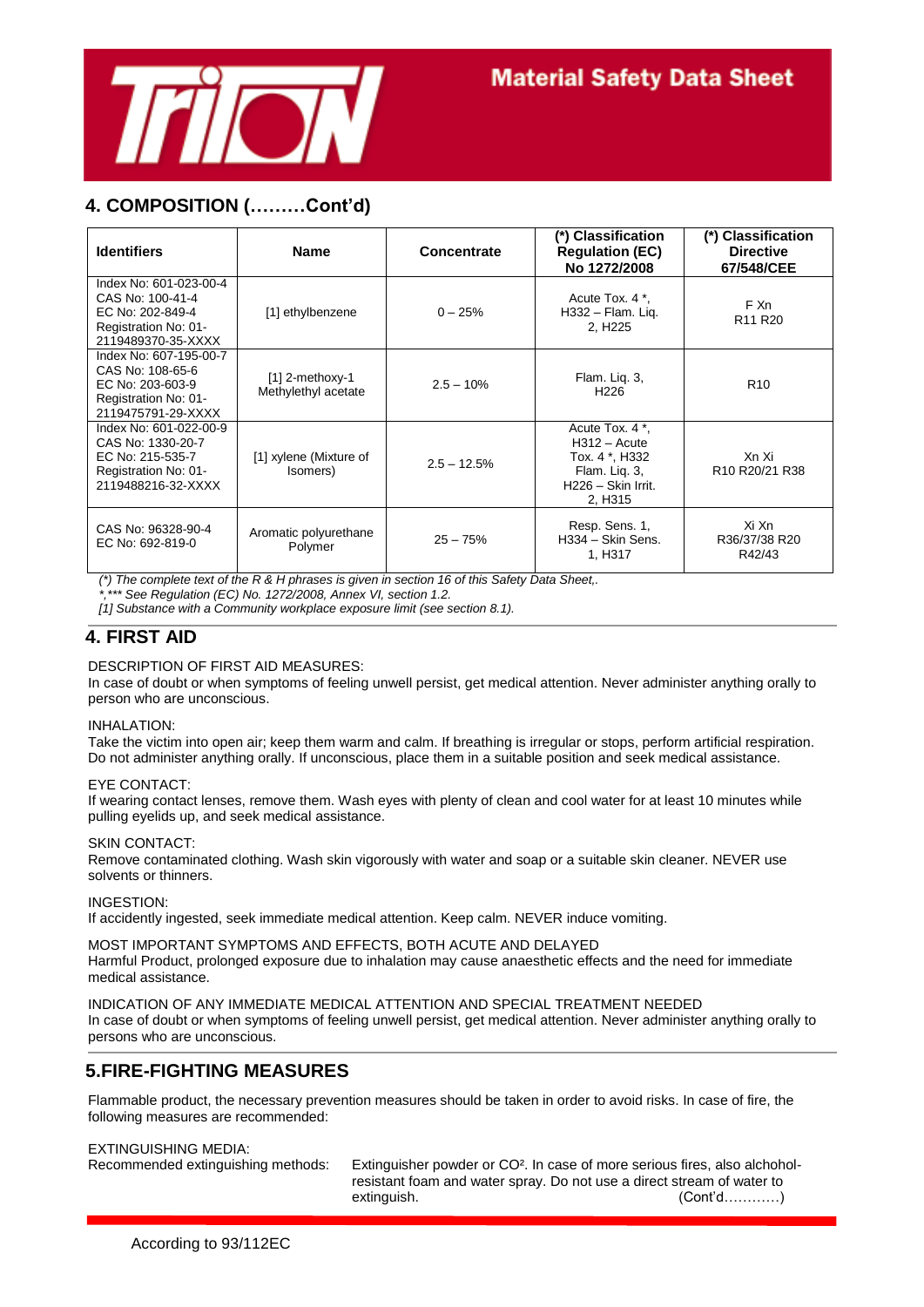

## **5.FIRE-FIGHTING MEASURES (…… Cont'd)**

| <b>6.ACCIDENTAL RELEASE MEASURES</b><br>DEDCONIAL DDECALITIONIC   | Eliminate people lanition points and ventilate the area. Avoid                                                                                                                                                               |
|-------------------------------------------------------------------|------------------------------------------------------------------------------------------------------------------------------------------------------------------------------------------------------------------------------|
| FIRE PROTECTION EQUIPMENT:                                        | According to the size of the fire, it may be necessary to use protective suits<br>against the heat, individual breathing equipment, protective goggles or<br>facemasks and gloves.                                           |
| ADVICE TO FIREFIGHTERS:                                           | Use water to cool tanks, cisterns, or containers close to the heat source or<br>fire. Take wind direction into account. Prevent the products used to fight the<br>fire from going into drains, sewers or waterways.          |
| SPECIAL HAZARDS ARISING FORM THE MIXTURE<br><b>Special Risks:</b> | Fire can cause thick, black smoke. As a result of thermal decomposition,<br>dangerous products can form: carbon monoxide, carbon dioxide. Exposure to<br>combustion or decomposition products can be harmful to your health. |

| <u>LLIWOINAL LINLUAU HUNU.</u><br>PROTECTIVE EQUIPMENT AND<br><b>EMERGENCY PROCEDURES:</b> | Lillingue possible ignition points and ventilate the area. Avoid<br>breathing fumes. For exposure control and individual protection<br>measures, see section 8.                                                                                                                                                                                                                                               |
|--------------------------------------------------------------------------------------------|---------------------------------------------------------------------------------------------------------------------------------------------------------------------------------------------------------------------------------------------------------------------------------------------------------------------------------------------------------------------------------------------------------------|
| <b>ENVIRONMENTAL PRECAUTIONS:</b>                                                          | Prevent the contamination of drains, surface or subterranean waters and the<br>ground.                                                                                                                                                                                                                                                                                                                        |
| METHODS AND MATERIAL FOR<br>CONTAINMENT AND CLEANING UP:                                   | Pick up the spill with non-combustible absorbent materials (soil, sand,<br>vermiculite, diatomite, etc). Pour the product and the absorbent in an<br>appropriate container. The contaminated area should be immediately cleaned<br>with an appropriate decontaminator. Pore the decontaminator on the remains<br>in an opened container and let it act various days until no further reaction is<br>produced. |
| REFERENCE TO OTHER SECTIONS:                                                               | For exposure control and individual protection measures, see section 8.<br>For later elimination of waste, follow the recommendations under section 13.                                                                                                                                                                                                                                                       |

## **7.HANDLING AND STORAGE**

PRECAUTIONS FOR SAFE HANDLING:

The fumes are heavier that air and can spread across the ground. They can form explosive mixtures with air. Prevent the creation of flammable or explosive fume concentrations in the air; prevent fume concentrations above work exposure limits. The product must only be used in areas where all unprotected flames and other ignition points have been eliminated. Electrical equipment has to be protected according to applicable standards.

The product can be electrostatically charged: always use earth grounds when transferring the product. Operators must use antistatic footwear and clothing, and floors must be conductors.

Keep the container tightly closed and isolated from heat sources, sparks and fire. Do not use tools that can cause sparks. For personal protection, see section 8. Never use pressure to empty the containers. They are not pressure resistant containers. In the application area, smoking, eating and drinking must be prohibited. Follow legislation on occupational health & safety.

Keep the product in containers made of a material identical to the original.

CONDITIONS FOR SAFE STORAGE, INCLUDING ANY INCOMPATIBILITIES:

Store according to local legislation. Observe indications on the label. Store the containers between 5 and 35° C, in a dry and well-ventilated place, far from sources of heat and direct solar light. Keep far away from ignition points. Keep away from oxidising agents and from highly acidic or alkaline materials. Do not smoke. Prevent the entry of non-authorised persons. Once the containers are open, they must be carefully closed and place vertically to prevent spills.

Classification and threshold amount of storage in accordance with Annex I to Directive 2012/18/EU (SECESOIII)::

|                  |                          | Qualifying quantity (tonnes) for<br>the application of |                            |
|------------------|--------------------------|--------------------------------------------------------|----------------------------|
| Code             | <b>Description</b>       | <b>Lower-tier</b><br>requirements                      | Upper-tier<br>requirements |
| P <sub>5</sub> b | <b>FLAMMABLE LIQUIDS</b> | 50                                                     | 200                        |

SPECIFIC END USE(S)

According to 93/112EC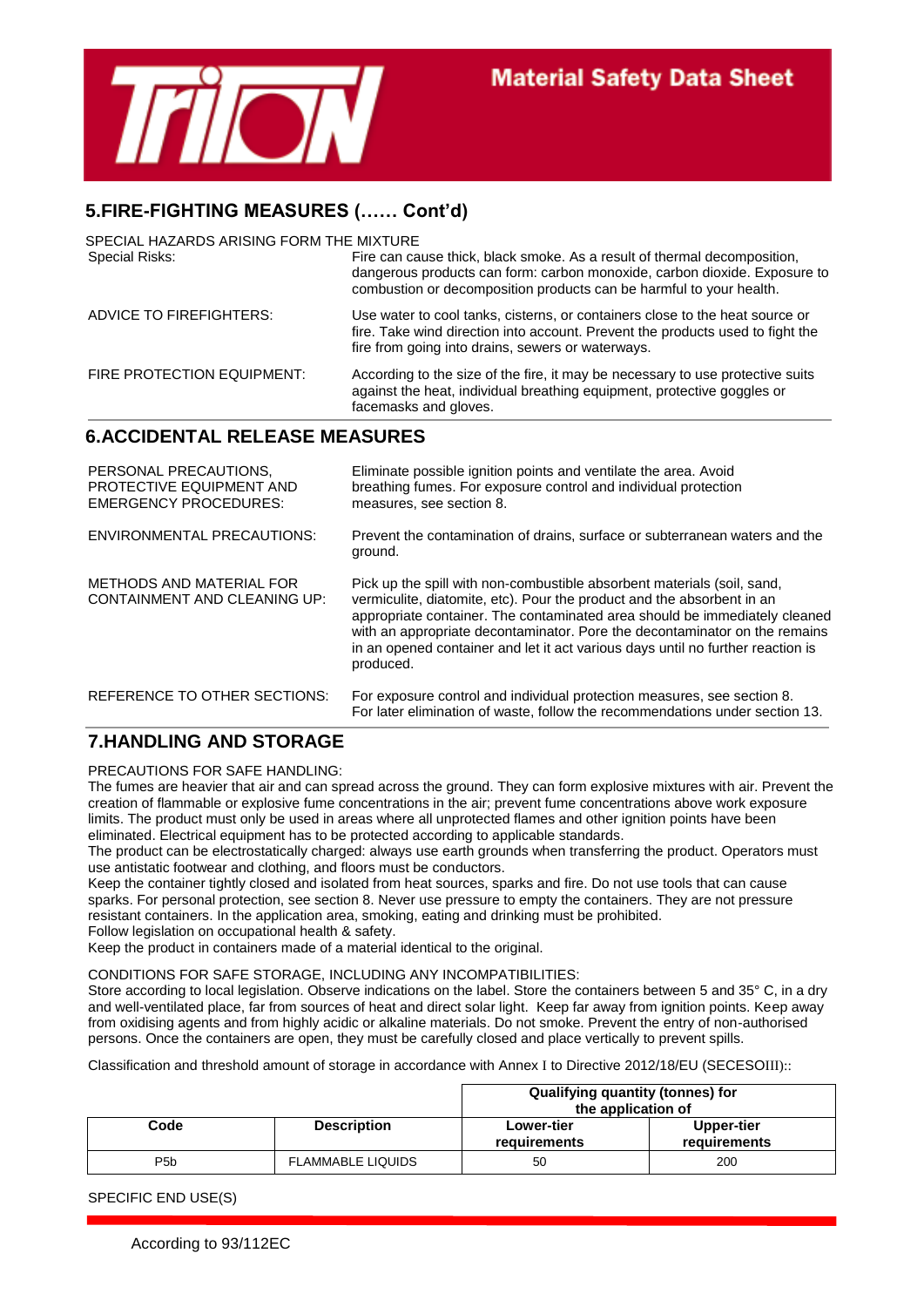

## **8.EXPOSURE CONTROLS/PERSONAL PROTECTION**

#### CONTROL PARAMETERS

#### Work exposure limit for:

| Name                                | CAS No.        | Country               | Limit value        | ppm        | Mg/m <sup>3</sup> |
|-------------------------------------|----------------|-----------------------|--------------------|------------|-------------------|
|                                     |                | European              | <b>Eight hours</b> | 100 (skin) | 442 (skin)        |
|                                     | $100 - 41 - 4$ | Union [1]             | Short term         | 200 (skin) | 884 (skin)        |
| Ethylbenzene                        |                | United                | <b>Eight hours</b> | 100        | 441               |
|                                     |                | Kingdom [2]           | Short term         | 125        | 552               |
| 2-methoxy-1-<br>Methylethyl acetate |                | European              | <b>Eight hours</b> | 50 (skin)  | 275 (skin)        |
|                                     | 108-65-6       | Union [1]             | Short term         | 100 (skin) | 550 (skin)        |
|                                     |                | United<br>Kingdom [2] | <b>Eight hours</b> | 500        | 274               |
|                                     |                |                       | <b>Short term</b>  | 100        | 548               |
| Xylene (Mixture of<br>Isomers)      |                | European              | <b>Eight hours</b> | 50 (skin)  | 221 (skin)        |
|                                     | 1330-20-7      | Union [1]             | Short term         | 100 (skin) | 442 (skin)        |
|                                     |                | United                | <b>Eight hours</b> | 500        | 220               |
|                                     |                | Kingdom [2]           | Short term         | 100        | 441               |

*[1] According both Binding Occupational Exposure Limits (BOELVs) and Indicative Occupational Exposure Limits (IOELVs) adopted by Scientific Committee for Occupational Exposure Limits to Chemical Agents (SCOEL). [2] According Limit Value (IOEVL) list in 2nd Indicative Occupational Exposure adopted by Health and Safety Executive.* 

The product does NOT contain substances with Biological Limit Values. Concentration levels DNEL/DMEL:

| Name                                                                    | <b>DNEL/DMEL</b>                    | Type                                    | Value                       |
|-------------------------------------------------------------------------|-------------------------------------|-----------------------------------------|-----------------------------|
| Ethylbenzene<br>N.CAS: 100-41-4<br>N.CE: 202-849-4                      | <b>DNEL</b><br>(Workers)            | Inhalation, Long-term, Systemic effects | 77<br>(mg/m <sup>3</sup> )  |
| 2-methoxy-1-methylethyl acetate<br>N. CAS: 108-65-6<br>N. CE: 203-603-9 | <b>DNEL</b><br>(Workers)            | Inhalation, Long-term, Systemic effects | 275<br>(mg/m <sup>3</sup> ) |
|                                                                         | <b>DNEL</b><br>(General population) | Inhalation, Long-term, Systemic effects | 33<br>(mg/m <sup>3</sup> )  |
|                                                                         | <b>DNEL</b><br>(Workers)            | Inhalation, Long-term, Systemic effects | 153.5<br>(mg/kg bw/day)     |
|                                                                         | <b>DNEL</b><br>(General population) | Dermal, Long-term, Systemic effects     | 54.8<br>(mg/kg be/day)      |
|                                                                         | <b>DNEL</b><br>(General population) | Oral, Long-term, Systemic effects       | 1.67<br>(mg/kg bw/day)      |
| Xylene (Mixture of isomers)<br>N. CAS: 1330-20-7<br>N. CE: 215-535-7    | <b>DNEL</b><br>(Workers)            | Inhalation, Long-term, Systemic effects | 77<br>(mg/m <sup>3</sup> )  |

DNEL: Derived No Effect Level, level of exposure to the substance below which adverse effects are not anticipated.

DMEL: Derived Minimal Effect Level, exposure level corresponding to a low risk, that risk should be considered a tolerable minimum.

#### Concentration levels PNEC:

| Name                                                                     | <b>Details</b>               | Value                     |
|--------------------------------------------------------------------------|------------------------------|---------------------------|
| 2-methoxy-1-methylethyl acetate<br>N. CAS: 108-65-6<br>N. CE: 203-603-9- | Agua (freshwater)            | $0,635$ (mg/L)            |
|                                                                          | Agua (marine water)          | 0,0635 (mg/L)             |
|                                                                          | Agua (intermittent releases) | $6,35$ (mg/L)             |
|                                                                          | PNEC STP                     | $100$ (mg/L)              |
|                                                                          | Sediment (freshwater)        | 3,29 (mg/kg sediment dw)  |
|                                                                          | Sediment (marine water)      | 0,329 (mg/kg sediment dw) |
|                                                                          | Soil                         | 0,29 (mg/kg soil dw)      |

PNEC: Predicted No Effect Concentration, concentration of the substance below which adverse effects are not expected in the environmental compartment.

### EXPOSURE CONTROLS

Measures of a technical nature:

Provide adequate ventilation, which can be achieved by using good local exhaust-ventilation and a good general exhaust system.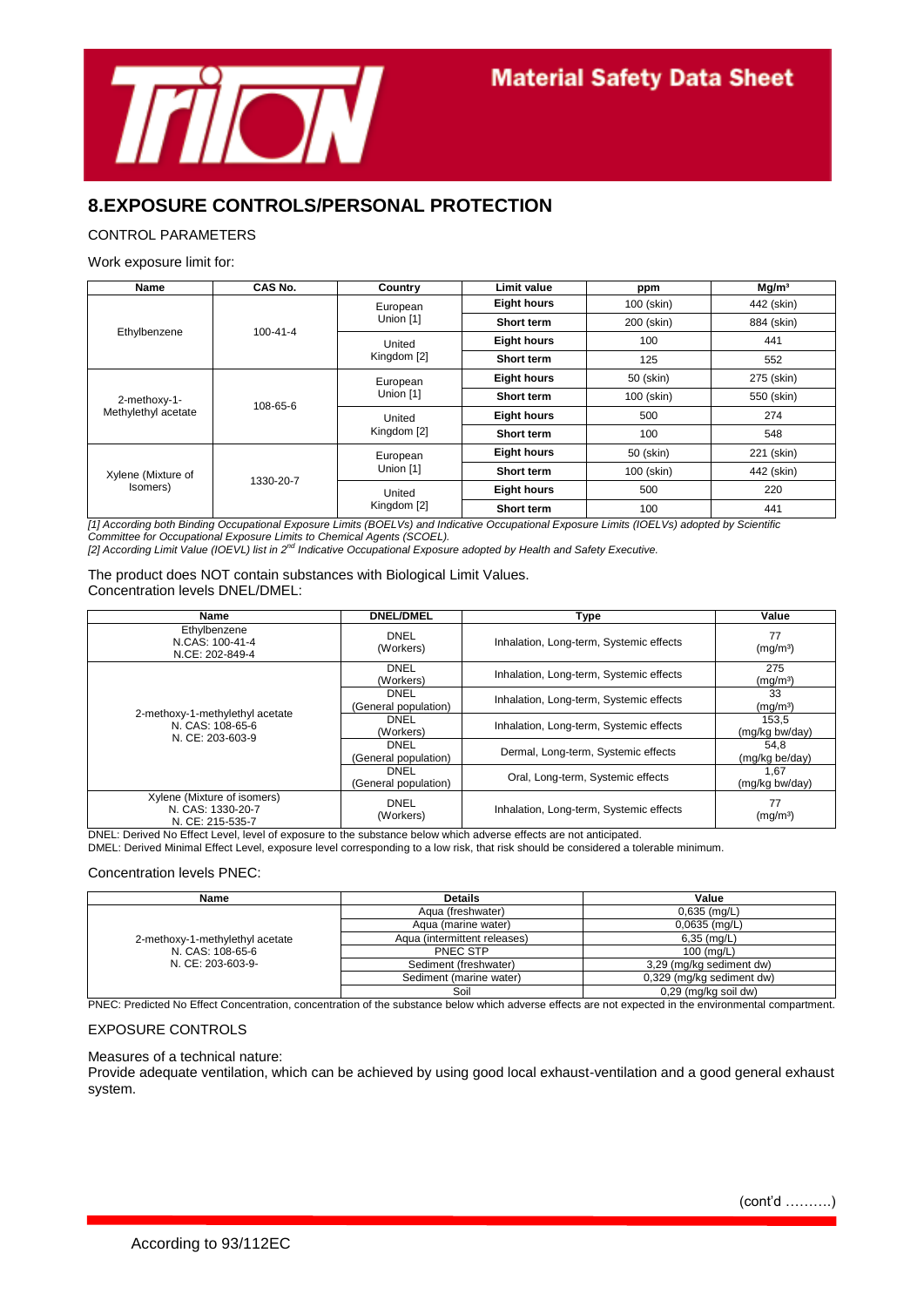

## **8.EXPOSURE CONTROLS/PERSONAL PROTECTION** (……. Cont'd)

| <b>Concentration:</b>                     | 100%                                                                                                                                                                                       |
|-------------------------------------------|--------------------------------------------------------------------------------------------------------------------------------------------------------------------------------------------|
| Uses:                                     | Coating                                                                                                                                                                                    |
| <b>Breathing Protection:</b>              |                                                                                                                                                                                            |
| PPE:                                      | Filter mask for protection against gases and particles.                                                                                                                                    |
| Characteristics:                          | <ce> marking, category III. The mask must have a wide field of vision and an anatomically</ce>                                                                                             |
|                                           | designed form in order to be sealed and watertight.                                                                                                                                        |
| <b>CEN Standards:</b>                     | EN 136, EN 140, EN 405                                                                                                                                                                     |
| Maintenance                               | Should not be stored in places exposed to high temperatures and damp environments before                                                                                                   |
|                                           | used. Special attention should be paid to the stated of the inhalation and exhalation valves in                                                                                            |
|                                           | the face adaptor.                                                                                                                                                                          |
| Observations:                             | Read carefully the manufacturer's instructions regarding the equipment's use and                                                                                                           |
|                                           | maintenance. Attach the necessary filters to the equipment according to the specific nature of                                                                                             |
|                                           | the risk (Particles and aerosols: P1-P2-P3, Gases and vapours: A-B-E-K-AX), changing them                                                                                                  |
|                                           | as advised by the manufacturer.                                                                                                                                                            |
| Hand protection:                          |                                                                                                                                                                                            |
| PPE:                                      | Protective gloves against chemicals.                                                                                                                                                       |
| Characteristics:<br><b>CEN Standards:</b> | <ce> marking, category III.<br/>EN 374-1, EN 374-2, EN374-3, EN 420</ce>                                                                                                                   |
| Maintenance:                              |                                                                                                                                                                                            |
|                                           | Keep in a dry place, away from any sources of heat, and avoid exposure to sunlight as much<br>as possible. Do not make any changes to the gloves that may alter their resistance, or apply |
|                                           | paints, solvents or adhesives.                                                                                                                                                             |
| Observations:                             | Gloves should be of the appropriate size and fit the user's hand well, not being too loose or                                                                                              |
|                                           | too tight. Always use with clean, dry hands.                                                                                                                                               |
| Material:                                 | PVC (polyvinyl chloride)<br>Breakthrough time > 480min.<br>Material thickness - 0.35mm                                                                                                     |
| Eye protection:                           |                                                                                                                                                                                            |
| PPE:                                      | Protective goggles with built-in frame.                                                                                                                                                    |
| Characteristics:                          | <ce> marking, category II. Eye protector with built-in frame for protection against dust,</ce>                                                                                             |
|                                           | smoke, fog and vapour.                                                                                                                                                                     |
| <b>CEN Standards:</b>                     | EN 165, EN 166, EN 167, EN 168                                                                                                                                                             |
| Maintenance:                              | Visibility through lenses should be ideal. Therefore, these parts should be cleaned daily.                                                                                                 |
|                                           | Protectors should be disinfected periodically following the manufacturer's instructions.                                                                                                   |
| Observations:                             | Some signs of wear and tear include: yellow colouring of the lenses, superficial scratching of                                                                                             |
|                                           | the lenses, scraping, etc.                                                                                                                                                                 |
| Skin protection:                          |                                                                                                                                                                                            |
| PPE:<br>Characteristics:                  | Anti-static protective clothing                                                                                                                                                            |
|                                           | <ce> marking, category II. Protective clothing should not be too tight or loose in order not to<br/>obstruct the user's movements.</ce>                                                    |
| <b>CEN Standards:</b>                     | EN 340, EN 1149-1, EN 1149-2, EN 1149-3, EN 1149-5                                                                                                                                         |
| Maintenance:                              | In order to guarantee uniform protection, follow the washing and maintenance instructions                                                                                                  |
|                                           | provided by the manufacturer.                                                                                                                                                              |
| Observations:                             | The protective clothing should offer a level of comfort in line with the level of protection                                                                                               |
|                                           | provided in terms of hazard against which it protects, bearing in mind environmental                                                                                                       |
|                                           | conditions, the user's level of activity and the expected time of use.                                                                                                                     |
| Footwear:                                 |                                                                                                                                                                                            |
| PPE:                                      | Anti-static safety footwear.                                                                                                                                                               |
| Characteristics:                          | <ce> marking, category II.</ce>                                                                                                                                                            |
| <b>CEN Standards:</b>                     | EN ISO 13287, EN ISO 20344, EN ISO 20346                                                                                                                                                   |
| Maintenance:                              | The footwear should be checked regularly.                                                                                                                                                  |
| Observations:                             | The level of comfort during use and acceptability are factors that are assessed very differently                                                                                           |
|                                           | depending on the user. Therefore, it is advisable to try on different footwear models and, if                                                                                              |
|                                           | possible, different widths.                                                                                                                                                                |

## **9.PHYSICAL AND CHEMICAL PROPERTIES**

INFORMATION ON BASIC PHYSICAL AND CHEMICAL PROPERTIES

| Appearance:                   | Liquid with characteristic colour | Vapour pressure:                         | nd                                         |
|-------------------------------|-----------------------------------|------------------------------------------|--------------------------------------------|
| Colour:                       | Depending on pigmentation         | Vapour density:                          | nd                                         |
| Odour:                        | Solvent                           | <b>Relative density:</b>                 | $1,3$ g/cm <sup>3</sup>                    |
| <b>Odour threshold:</b>       | N.A.N.A.                          | Solubility:                              | Organic solvents                           |
| pH:                           | n.a.                              | Liposolubility:                          | nd                                         |
| <b>Melting Point:</b>         | n.d. °C                           | Hydrosolubility:                         | Not soluble                                |
| <b>Boiling Point:</b>         | 238 °C                            | Partition coefficient (n-octanol/water): | nd                                         |
| <b>Flash Point:</b>           | 45 °C                             | Auto-ignition temperature:               | N.A./N.A.                                  |
| <b>Evaporation rate:</b>      | nd                                | <b>Decomposition temperature:</b>        | N.A./N.A.                                  |
| Inflammability (solid, gas):  | Flammable                         | <b>Viscosity:</b>                        | 5000-10000 cps 25°C                        |
| <b>Lower Explosive Limit:</b> | n.d.                              | <b>Explosive properties:</b>             | Non explosive                              |
| <b>Upper Explosive Limit:</b> | N.A./N.A.<br>$\sim$ $\sim$        | <b>Oxidising properties:</b>             | Non oxidant<br>$\sim$ $\sim$ $\sim$ $\sim$ |

N.A./N.A. = Not available / Not Available due to the nature of the product. (Cont'd………….)

| Vapour pressure:                         | nd                      |
|------------------------------------------|-------------------------|
| Vapour density:                          | nd                      |
| <b>Relative density:</b>                 | $1,3$ g/cm <sup>3</sup> |
| Solubility:                              | Organic solvents        |
| Liposolubility:                          | nd                      |
| Hydrosolubility:                         | Not soluble             |
| Partition coefficient (n-octanol/water): | nd                      |
| Auto-ignition temperature:               | N.A.N.A.                |
| <b>Decomposition temperature:</b>        | N.A.N.A.                |
| <b>Viscosity:</b>                        | 5000-10000 cps 25°C     |
| <b>Explosive properties:</b>             | Non explosive           |
| <b>Oxidising properties:</b>             | Non oxidant             |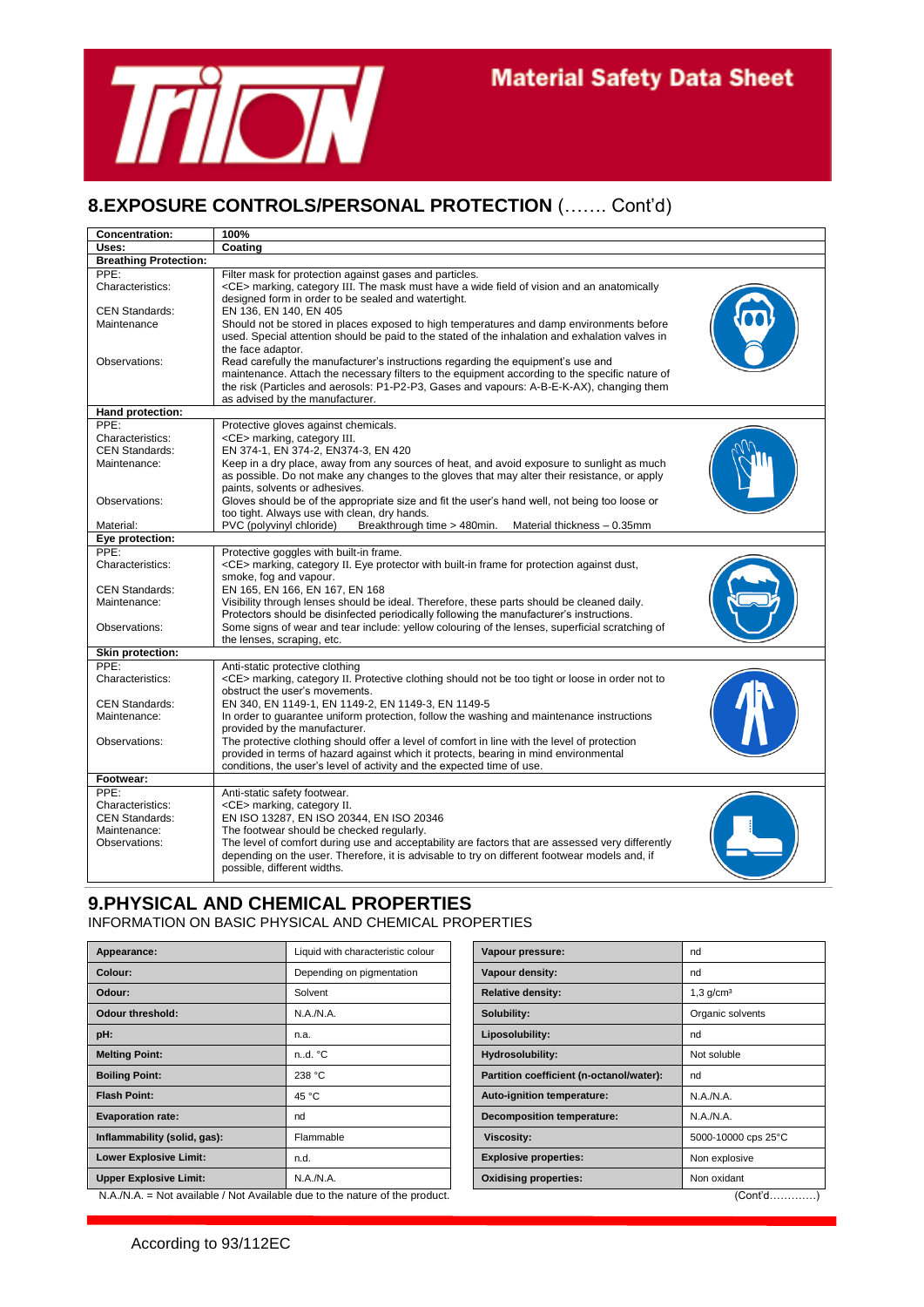

## **9.PHYSICAL AND CHEMICAL PROPERTIES** (……. Cont'd)

| OTHER INFORMATION<br>Volatile organic compound (VOC)<br>Product Subcategory:<br>Phase I* (from 01/01/2007):<br>Phase II* (from 01/01/2010):<br>$(*)$ g/l ready to use | One-pack performance coatings, solvent-borne<br>$600$ q/l<br>$500$ g/l                                                                                                                                                                                                |
|-----------------------------------------------------------------------------------------------------------------------------------------------------------------------|-----------------------------------------------------------------------------------------------------------------------------------------------------------------------------------------------------------------------------------------------------------------------|
| VOC content (p/p):<br>VOC content:<br>Pour point:<br>Blink:<br>Kinematic viscosity:                                                                                   | 15 %<br>$184$ g/l<br>n.d.<br>n.d.<br>nd                                                                                                                                                                                                                               |
| <b>10.STABILITY/REACTIVITY</b>                                                                                                                                        |                                                                                                                                                                                                                                                                       |
| <b>REACTIVITY:</b>                                                                                                                                                    | If the storage conditions are satisfied, does not product dangerous reaction.                                                                                                                                                                                         |
| CHEMICAL STABILITY:                                                                                                                                                   | Stable under the recommended handling and storage conditions (see section 7)                                                                                                                                                                                          |
| POSSIBILITY OF HAZARDOUS<br>REACTIONS.                                                                                                                                | Flammable liquid and vapour.                                                                                                                                                                                                                                          |
| CONDITIONS TO AVOID:                                                                                                                                                  | Avoid the following conditions:<br>High temperature. Static discharge. Contact with incompatible materials.<br>Avoid temperatures near or above the flash point. Do not heat closed<br>containers. Avoid direct sunlight and heat, as these may cause a risk of fire. |
| IMCOMPATIBLE MATERIALS:                                                                                                                                               | Avoid the following materials:<br>Explosive materials. Toxic materials, Oxidizing materials.                                                                                                                                                                          |
| <b>HAZARDOUS DECOMPOSITION</b><br>PRODUCTS:                                                                                                                           | In case of fire, dangerous decomposition products can be generated, such as<br>carbon monoxide and dioxide and nitrogen fumes and oxides.                                                                                                                             |

## **11.TOXICOLOGICAL INFORMATION**

INFORMATION ON TOXICOLOGICAL EFFECTS.

Repeated or prolonged contact with the product can cause the elimination of oil from the skin, giving rise to non-allergic contact dermatitis and absorption of the product through the skin.

Exposure to concentrations of solvent fumes above the work exposure limit can have negative effects (for example, irritation of the mucous membranes and respiratory system, adverse effects on the kidneys, liver and the central nervous system). Among the symptoms are headaches, vertigo, fatigue, muscular weakness, drowsiness and in extreme cases, unconsciousness.

Splatters in the eyes can cause irritation and reversible damage.

Based on the properties of isocyanates and taking into account existing technical data on similar products, it appears that this product may cause irritation and / or acute awareness of the respiratory system, leading to an asthmatic condition, a wheezing and chest pressure. Therefore, sensitised individuals may show asthmatic symptoms when exposed to atmospheres containing concentrations below the level of exposure. Repeated exposure can lead to chronic respiratory diseases.

Toxicological information about the substances present in the composition.

| Name                        | <b>Acute toxicity</b> |      |        |                  |  |
|-----------------------------|-----------------------|------|--------|------------------|--|
|                             | Туре                  | Test | Kind   | Value            |  |
| Xylene (mixture of isomers) | Oral                  | LD50 | Rat    | 4300 (mg/kg bw)  |  |
| CAS No: 1330-20-7           | Dermal                | LD50 | Rabbit | >1700 (ma/ka bw) |  |
| EC No: 215-535-7            | Inhalation            | LC50 | Rat    | 21,7 (mg/1/4 h)  |  |

a) Acute toxicity: Not conclusive data for classification. b) Irritation: Interest on available data, the classification criteria are not met. c) Corrosivity: Not conclusive data for classification. d) Sensitisation: Product classified: Respiratory sensitiser, Category 1: May cause allergy or asthma symptoms or breathing difficulties if inhaled. Skin sensitiser: Category 1: May cause allergic skin reaction. e) Repeated dose toxicity: Not conclusive data for classification.

(cont'd…………………)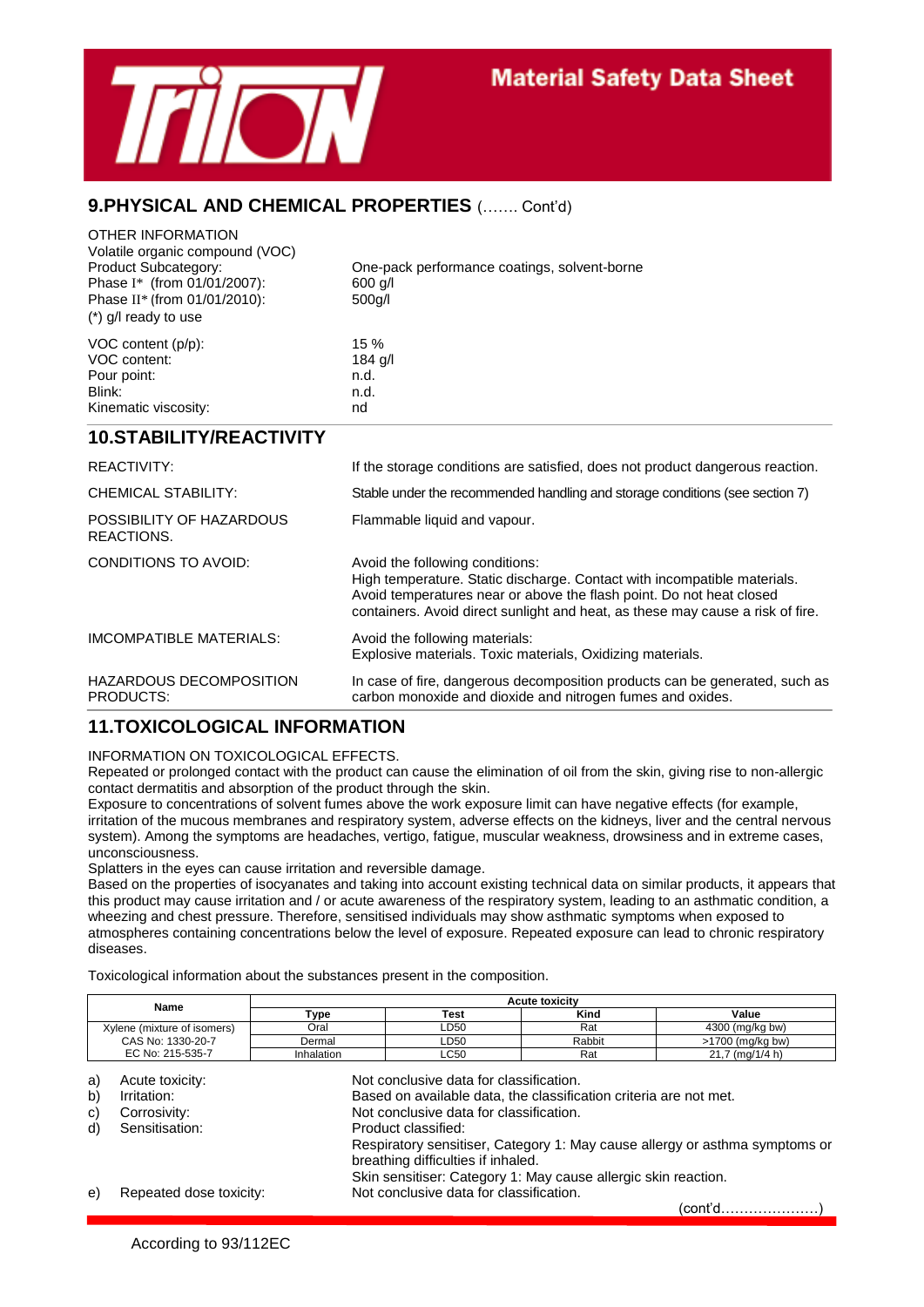

## **11.TOXICOLOGICAL INFORMATION** (…………. Cont'd)

- 
- 

f) Carcinogenicity: Not conclusive data for classification. g) Mutagenicity: Not conclusive data for classification.<br>
h) Toxicity for reproduction: Based on available data, the classification. h) Toxicity for reproduction: Based on available data, the classification criteria are not met.

## **12.ECOLOGICAL INFORMATION**

#### **TOXICITY**

| Name                                                      | Ecotoxicity           |                                                                                                                                                                    |      |            |                                                                                                                                                                |
|-----------------------------------------------------------|-----------------------|--------------------------------------------------------------------------------------------------------------------------------------------------------------------|------|------------|----------------------------------------------------------------------------------------------------------------------------------------------------------------|
|                                                           | Type                  |                                                                                                                                                                    | Test | Kind       | Value                                                                                                                                                          |
| Xylene (mixture of isomers)                               | Fish                  |                                                                                                                                                                    | LC50 | Fish       | $15,7 \ (mg/l)$                                                                                                                                                |
| CAS No: 1330-20-7                                         | Aquatic invertebrates |                                                                                                                                                                    | LC50 | Crustacean | $8,5 \ (mg/l)$                                                                                                                                                 |
| EC No: 215-535-7                                          | Aquatic plants        |                                                                                                                                                                    |      |            |                                                                                                                                                                |
| PERSISTENCE & DEGRADABILITY:<br>BIOACCUMLATIVE POTENTIAL: |                       | present.                                                                                                                                                           |      |            | No information is available about persistence and degradability of the product.<br>No information is available regarding the bioaccumulation of the substances |
| <b>MOBILITY IN SOIL:</b>                                  |                       | No information is available about the mobility in soil.<br>The product must not be allowed to go into sewers or waterways.<br>Prevent penetration into the ground. |      |            |                                                                                                                                                                |
| RESULTS OF PBT AND VPVB<br><b>ASSESSMENT</b>              |                       | No information is available about the results of PBT and VPVB assessment of<br>the product.                                                                        |      |            |                                                                                                                                                                |
| OTHER ADVERSE EFFECTS                                     |                       | No information is available about other adverse effects for the environment.                                                                                       |      |            |                                                                                                                                                                |
| <b>13.DISPOSAL CONSIDERATIONS</b>                         |                       |                                                                                                                                                                    |      |            |                                                                                                                                                                |

| WASTE TREATMENT METHODS: | Do not dump into sewers or waterways. Waste and empty containers must be  |
|--------------------------|---------------------------------------------------------------------------|
|                          | handled and eliminated according to current, local/national legislation.  |
|                          | Follow the provisions of Directive 2008/98/EC regarding waste management. |

## **14. TRANSPORT INFORMATION**

Transport following ADR rules for road transport, RID rules for railway, AND for inner waterways, IMDG for sea, and ICAO/IATA for air transport.

| LAND<br>Transport by road:<br>Transport documentation:       | ADR, Transport by rail: RID<br>Consignment note and written instructions. |
|--------------------------------------------------------------|---------------------------------------------------------------------------|
| <b>SEA</b><br>Transport by ship:<br>Transport documentation: | <b>IMDG</b><br>Bill of lading                                             |
| AIR.<br>Transport by plane:<br>Transport documentation:      | <b>ICAO/IATA</b><br>Airway bill.                                          |
| UN NUMBER                                                    | <b>UN No: UN1866</b>                                                      |
| UN PROPER SHIPPING NAME                                      | Description: UN 1866 RESIN SOLUTION, 3, PG III, (D/E)                     |
| TRANSPORT HAZARD CLASS(ES)                                   | Class(es): 3                                                              |
| <b>PACKING GROUP</b>                                         | Packing Group: III                                                        |
| <b>ENVIRONMENTAL HAZARDS:</b>                                | Marine pollutant: No                                                      |
| SPECIAL PRECAUTIONS FOR USER                                 | <b>AMMABLE</b><br>Labels: 3<br><b>LIQUID</b>                              |

Hazard number: 30 ADR LQ: 5 L (cont'd …………)